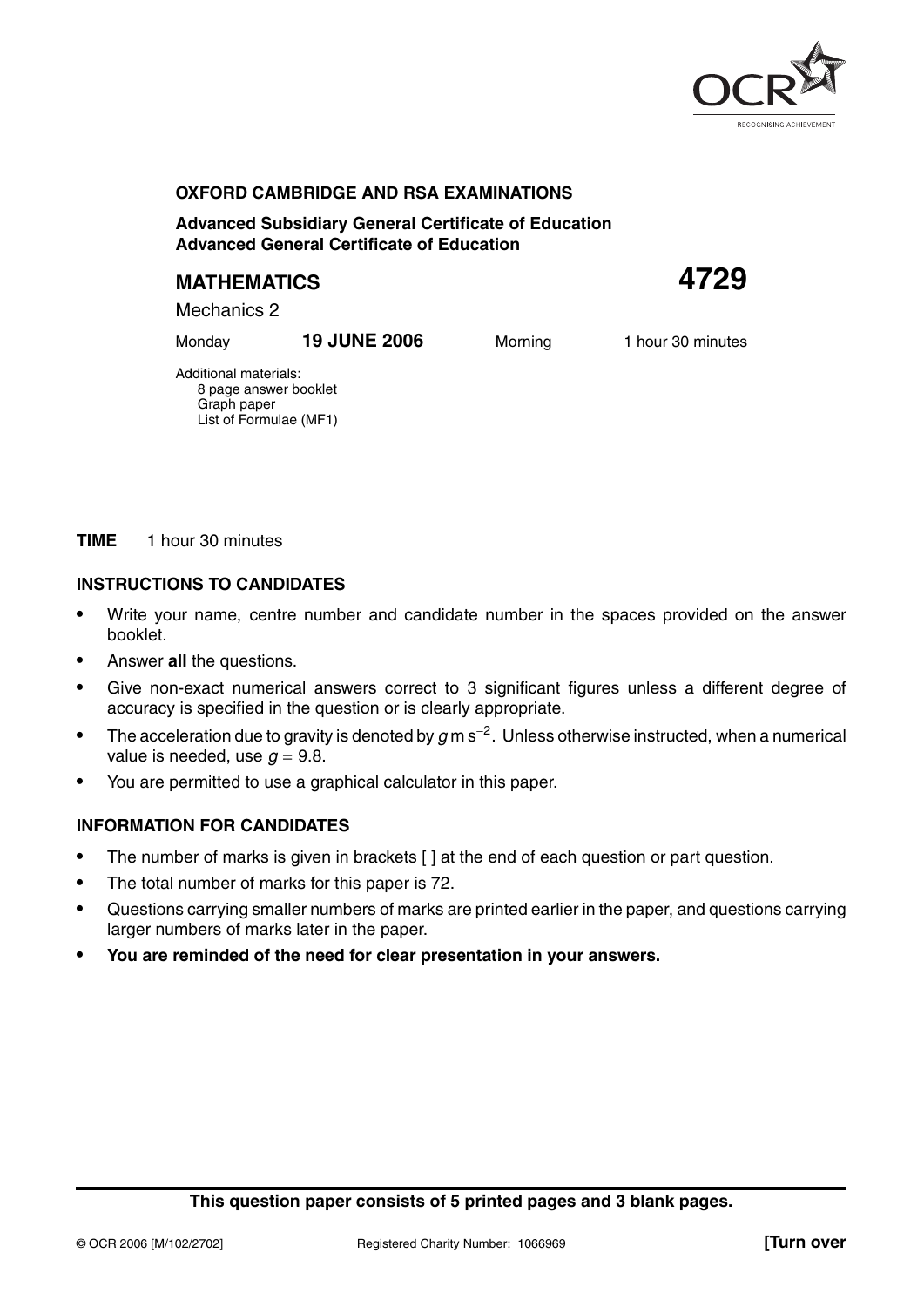**2** A small sphere of mass 0.3 kg is dropped from rest at a height of 2 m above horizontal ground. It falls vertically, hits the ground and rebounds vertically upwards, coming to instantaneous rest at a height of 1.4 m above the ground. Ignoring air resistance, calculate the magnitude of the impulse which the ground exerts on the sphere when it rebounds. [5]





A uniform solid hemisphere of weight 12 N and radius 6 cm is suspended by two vertical strings. One string is attached to the point  $O$ , the centre of the plane face, and the other string is attached to the point *A* on the rim of the plane face. The hemisphere hangs in equilibrium and *OA* makes an angle of  $60^\circ$  with the vertical (see diagram).

**(i)** Find the horizontal distance from the centre of mass of the hemisphere to the vertical through *O*.

[2]

**(ii)** Calculate the tensions in the strings. [5]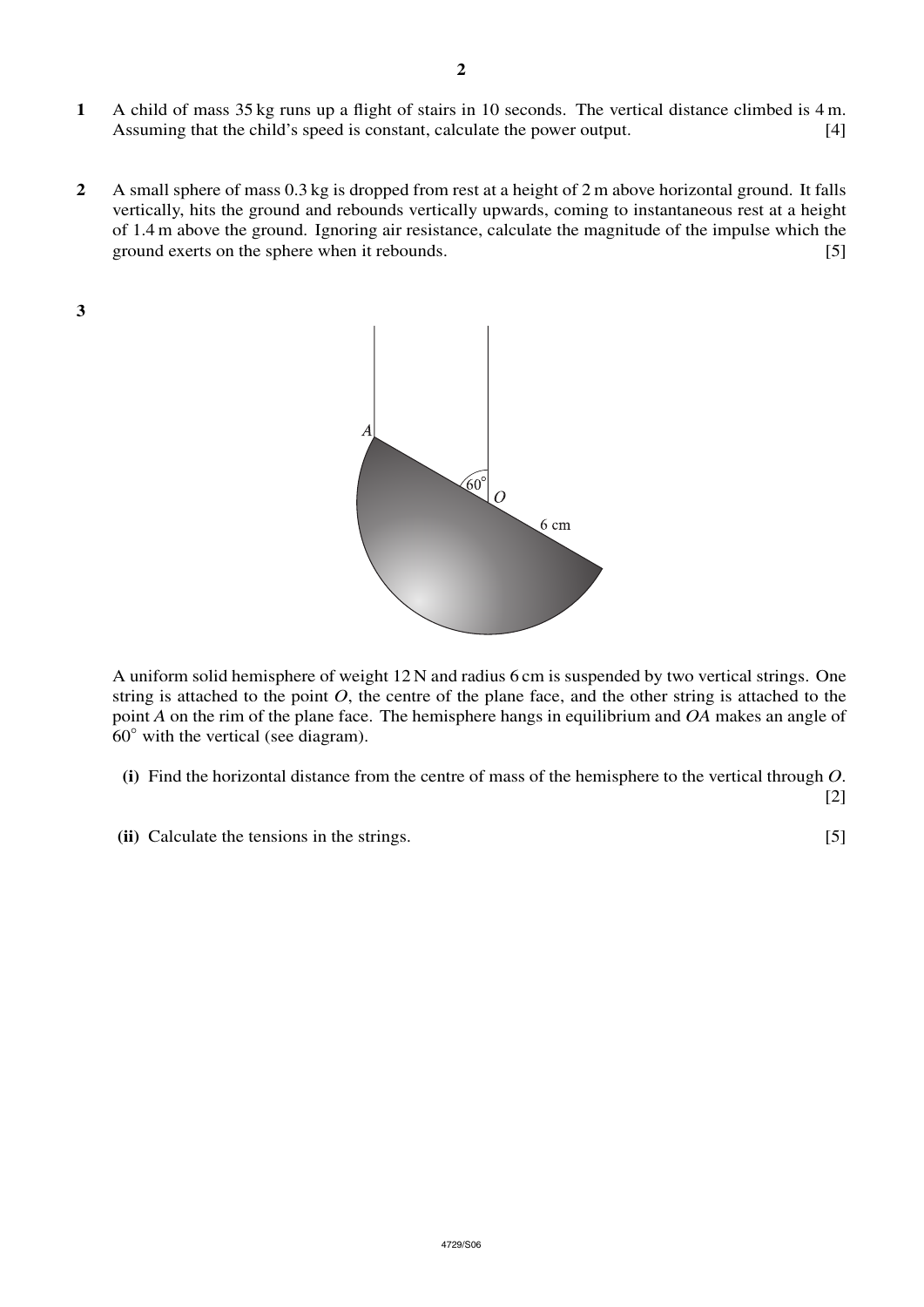- **4** A car of mass 900 kg is travelling at a constant speed of 30 m s<sup>−</sup><sup>1</sup> on a level road. The total resistance to motion is 450 N.
	- **(i)** Calculate the power output of the car's engine. [1]

A roof box of mass 50 kg is mounted on the roof of the car. The total resistance to motion of the vehicle increases to 500 N.

**(ii)** The car's engine continues to work at the same rate. Calculate the maximum speed of the car on the level road.  $[2]$ 

The power output of the car's engine increases to 15 000 W. The resistance to motion of the car, with roof box, remains 500 N.

(iii) Calculate the instantaneous acceleration of the car on the level road when its speed is  $25 \text{ m s}^{-1}$ .

[3]

**(iv)** The car climbs a hill which is at an angle of 5◦ to the horizontal. Calculate the instantaneous retardation of the car when its speed is  $26 \text{ m s}^{-1}$ . .  $[3]$ 

**5**



A uniform lamina *ABCDE* consists of a square and an isosceles triangle. The square has sides of 18 cm and  $BC = CD = 15$  cm (see diagram).

- **(i)** Taking *x* and *y*-axes along *AE* and *AB* respectively, find the coordinates of the centre of mass of the lamina. [7]
- **(ii)** The lamina is freely suspended from *B*. Calculate the angle that *BD* makes with the vertical.

[2]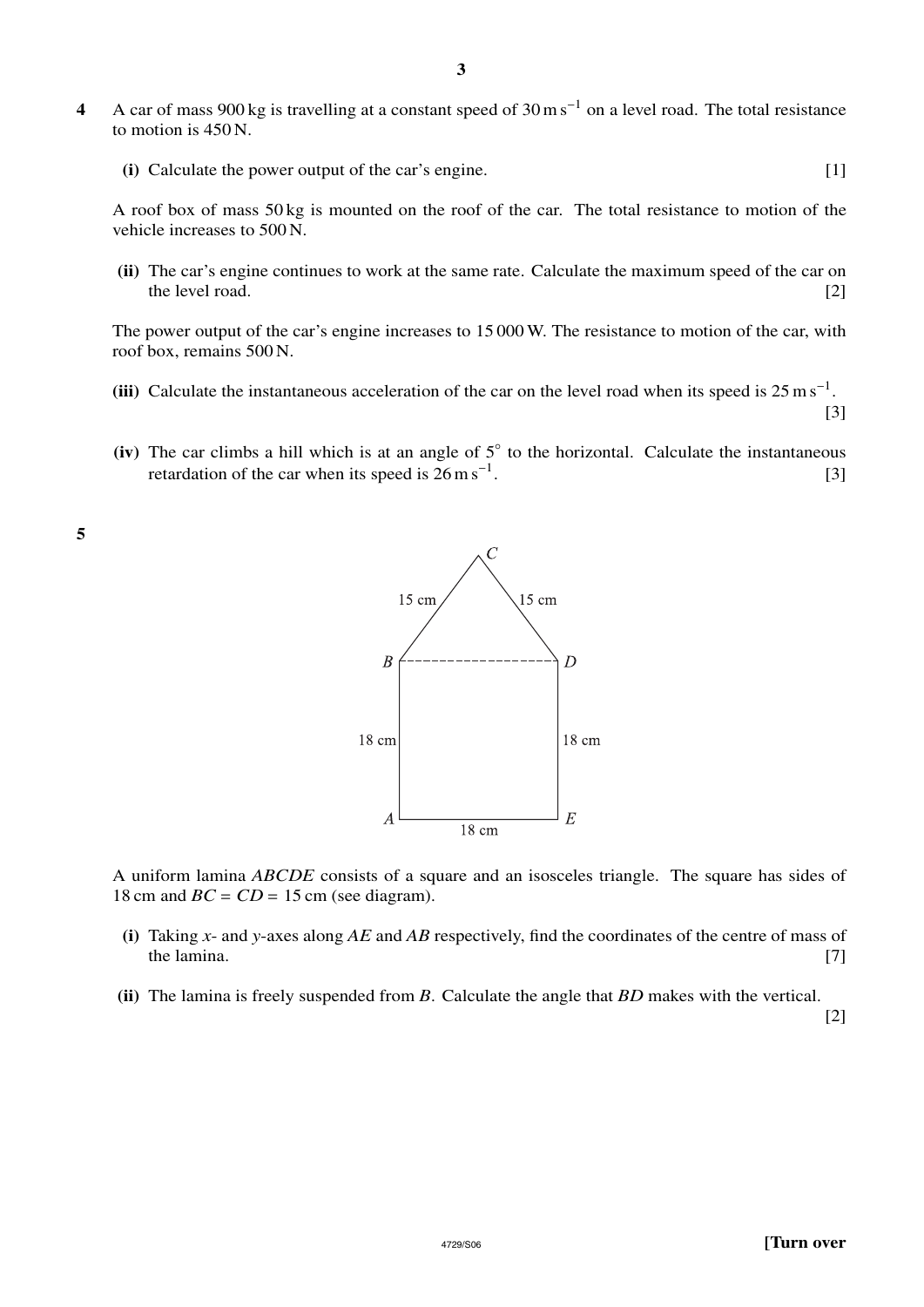

Fig. 1

A light inextensible string of length 1 m passes through a small smooth hole *A* in a fixed smooth horizontal plane. One end of the string is attached to a particle *P*, of mass 0.5 kg, which hangs in equilibrium below the plane. The other end of the string is attached to a particle  $Q$ , of mass  $0.3 \text{ kg}$ , which rotates with constant angular speed in a circle of radius  $0.2$  m on the surface of the plane (see Fig. 1).

**(i)** Calculate the tension in the string and hence find the angular speed of *Q*. [4]



Fig. 2

The particle *Q* on the plane is now fixed to a point 0.2 m from the hole at *A* and the particle *P* rotates in a horizontal circle of radius 0.2 m (see Fig. 2).

| (ii) Calculate the tension in the string. |  |
|-------------------------------------------|--|
|                                           |  |

**(iii)** Calculate the speed of *P*. [3]

**6**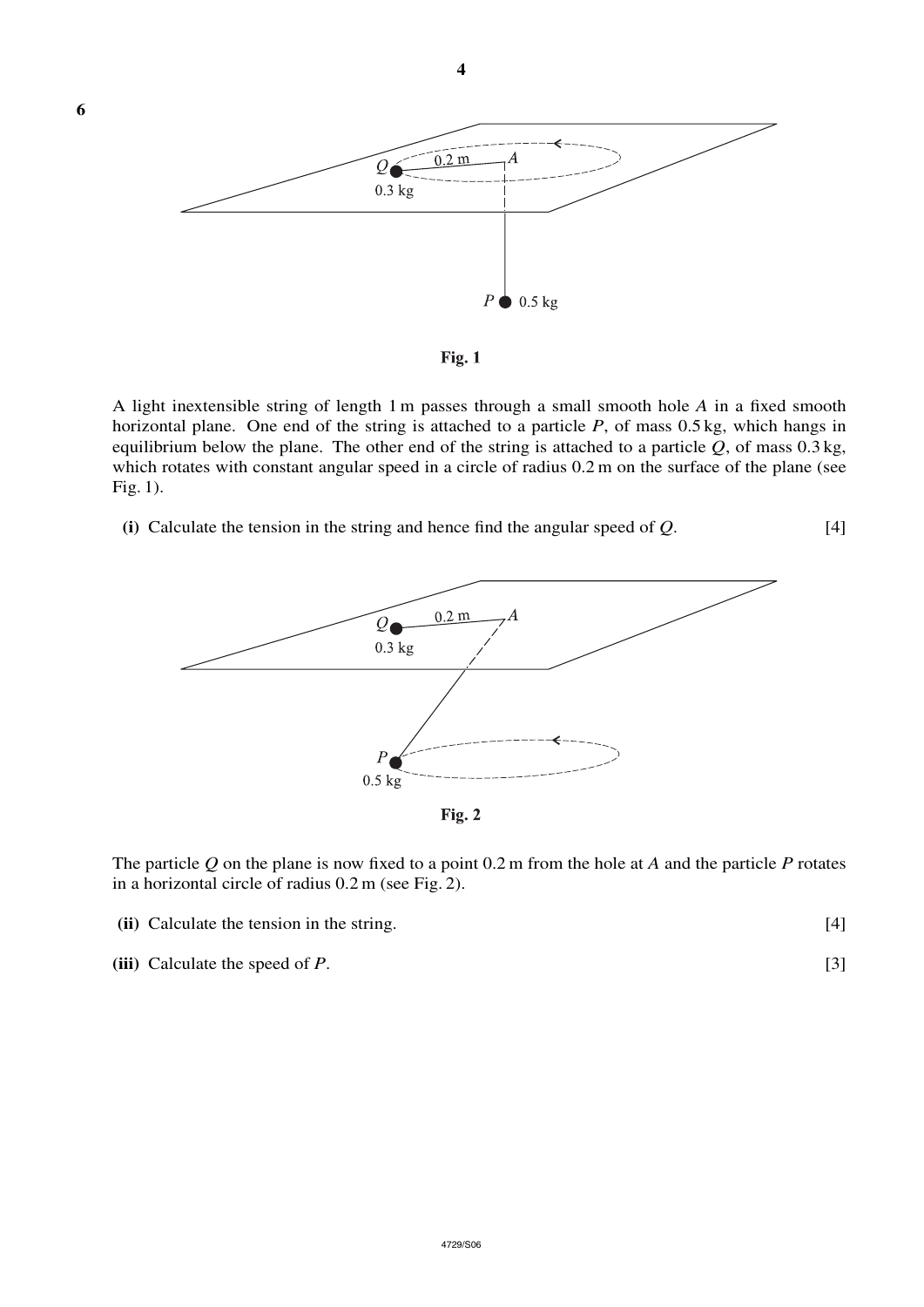**7** A small ball is projected at an angle of 50◦ above the horizontal, from a point *A*, which is 2 m above ground level. The highest point of the path of the ball is 15 m above the ground, which is horizontal. Air resistance may be ignored.

|   | (i) Find the speed with which the ball is projected from $A$ .                                                                                                                                                                                                                                                                                                                                                           | $\lfloor 3 \rfloor$ |
|---|--------------------------------------------------------------------------------------------------------------------------------------------------------------------------------------------------------------------------------------------------------------------------------------------------------------------------------------------------------------------------------------------------------------------------|---------------------|
|   | The ball hits a net at a point $B$ when it has travelled a horizontal distance of 45 m.                                                                                                                                                                                                                                                                                                                                  |                     |
|   | (ii) Find the height of $B$ above the ground.                                                                                                                                                                                                                                                                                                                                                                            | [6]                 |
|   | (iii) Find the speed of the ball immediately before it hits the net.                                                                                                                                                                                                                                                                                                                                                     | [4]                 |
| 8 | Two uniform smooth spheres, A and B, have the same radius. The mass of A is $2 \text{ kg}$ and the mass of<br>B is m kg. Sphere A is travelling in a straight line on a smooth horizontal surface, with speed $5 \text{ m s}^{-1}$ ,<br>when it collides directly with sphere $B$ , which is at rest. As a result of the collision, sphere $A$ continues<br>in the same direction with a speed of $2 \text{ m s}^{-1}$ . |                     |

It is given that  $m = 1$ .

**(ii)** Find the coefficient of restitution between *A* and *B*. [3]

On another occasion *A* and *B* are travelling towards each other, each with speed  $5 \text{ m s}^{-1}$ , when they collide directly.

**(iii)** Find the kinetic energy lost due to the collision. [8]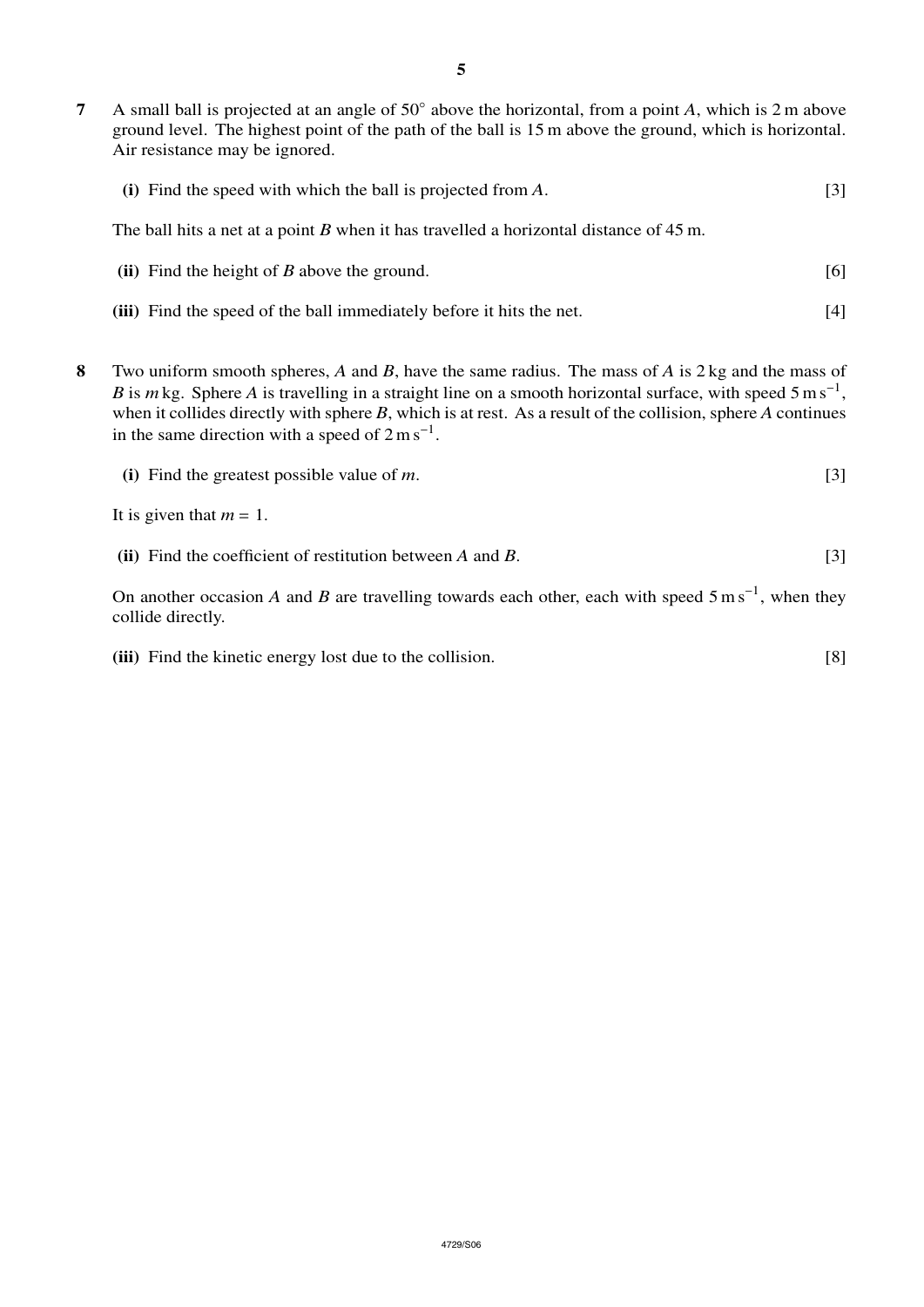# **BLANK PAGE**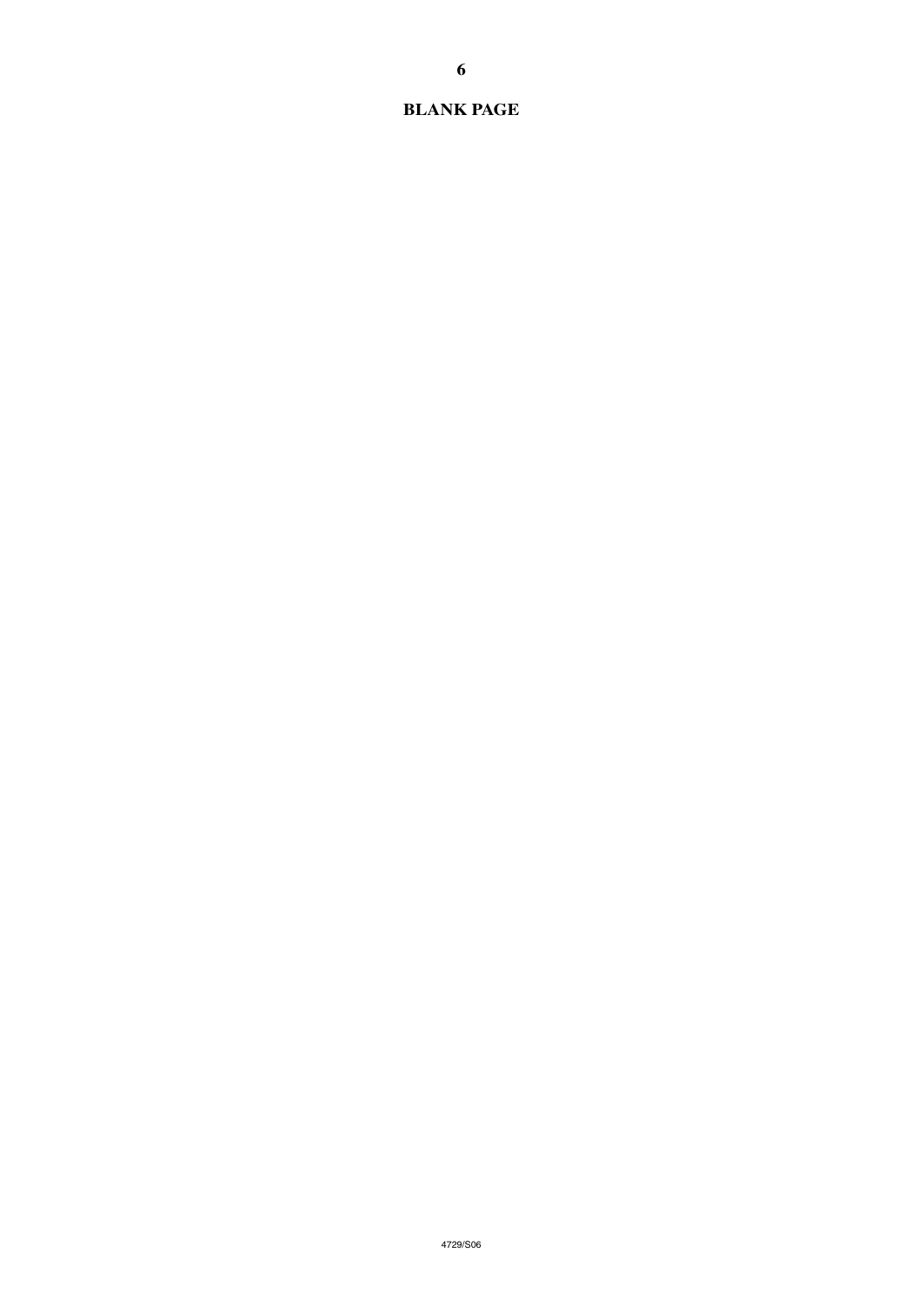# **BLANK PAGE**